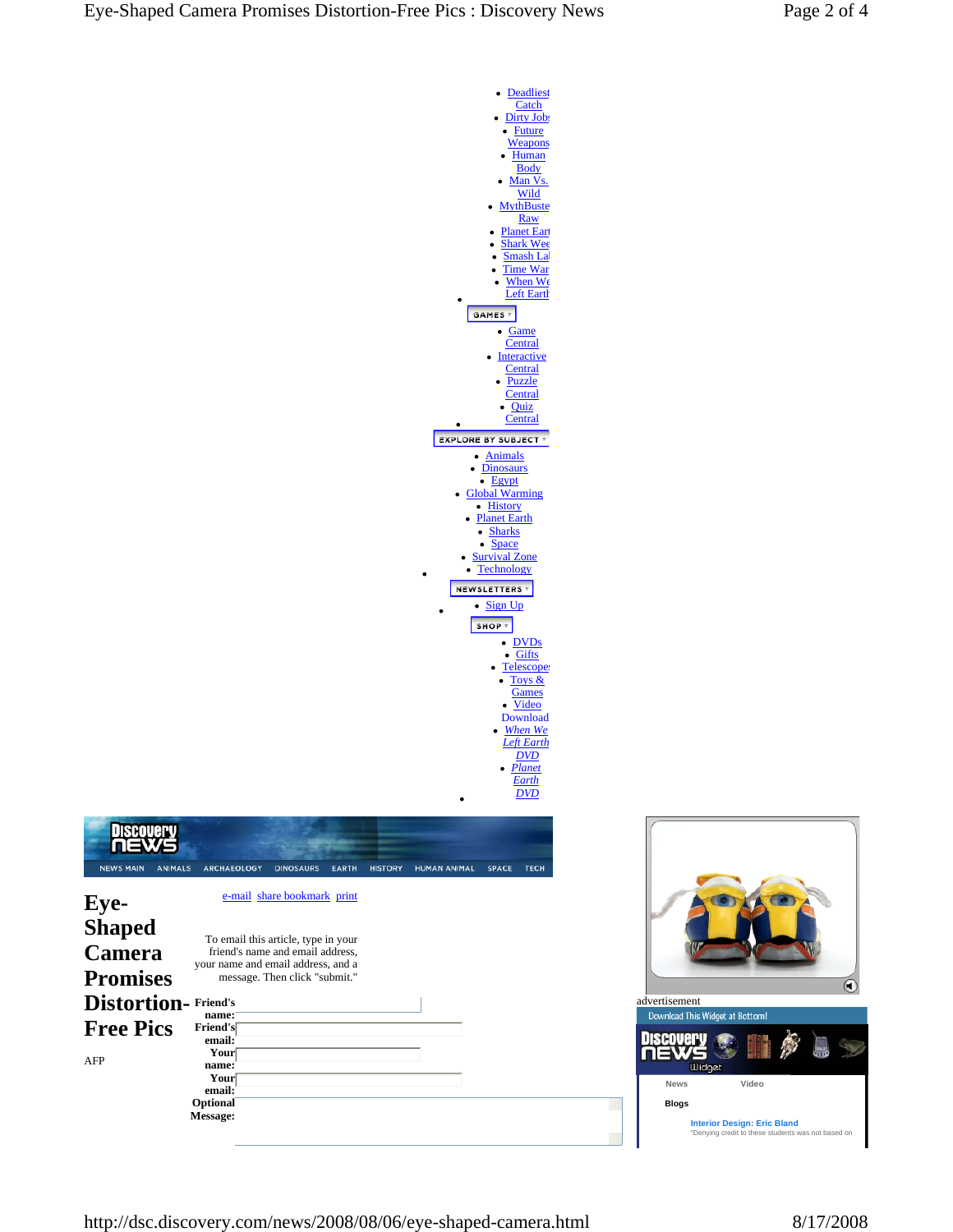# Eye-Shaped Camera Promises Distortion-Free Pics : Discovery News Page 3 of 4

submit

**Message Sent! close** Yahoo! Buzz

**del.icio.us Digg Mixx MySpace Newsvine Reddit close**



Tapping Nature's Design

**Aug. 6, 2008** -- Inspired by the human anatomy, researchers in the United States have created the world's first curved electronic "eye" camera, according to a study released Wednesday.

The size and shape of a human eye, the device weaves a network of silicon detectors into a flexible mesh, and could usher in a new generation of distortion-free digital and video cameras.

Experiments already under way are testing other potential applications, including a thin, pliable monitor to detect electrical signals travelling across the undulating surface of the human brain.

Its breakthrough design also points the way to the development of artificial electronic retinas that could one day help restore sight, says the study, published in the British journal *Nature*.

"This approach allows us to put electronics in places where we couldn't before," said John Rogers, an engineer at the University of Illinois, who led the research along with Yonggang Huang of Northwestern University.

"We can now, for the first time, move device design beyond the flatland constraint of conventional wafer-based systems."

A curved array of detectors is "much better suited for use as retinal implants," Rogers said in a statement.

Animal eyes are naturally curved for capturing images, but up to now artificial vision systems have been limited to flat image-recording surfaces.

Engineers have been trying for decades to manufacture an electronic eye system, but the goal of creating a working camera remained elusive.



#### **SPONSORED LINKS**

- <sup>z</sup> **Eye Glass** Get LASIK. Sat. Surgeries - Be Back At Work By Mon. Free Consultation! www.LaserEyeCenter.com
- <sup>z</sup> **Wholesale CCTV Cameras** Color Dome \$27, Outdoor IR \$44 Cable, Connectors, DVR's & Power www.Active-Vision.com
- <sup>z</sup> **Cameras** Repair/Replacement Protection.<br>Call Us Toll Free: 1-877-2 Call Us Toll Free: **1-877-279-6417** ! GreenUmbrella.com
- **Machine Vision Specialist** Experienced CognexPSI Custom Vision Solutions that WORK www.code-in-motion.com



| THE DISCOVERY CHANNEL INSIDER NEWSLETTER                 |              |
|----------------------------------------------------------|--------------|
| Get news, podcasts, schedules,                           |              |
| interviews, games, puzzles and<br>exclusive Web features | SIGN UP NOW! |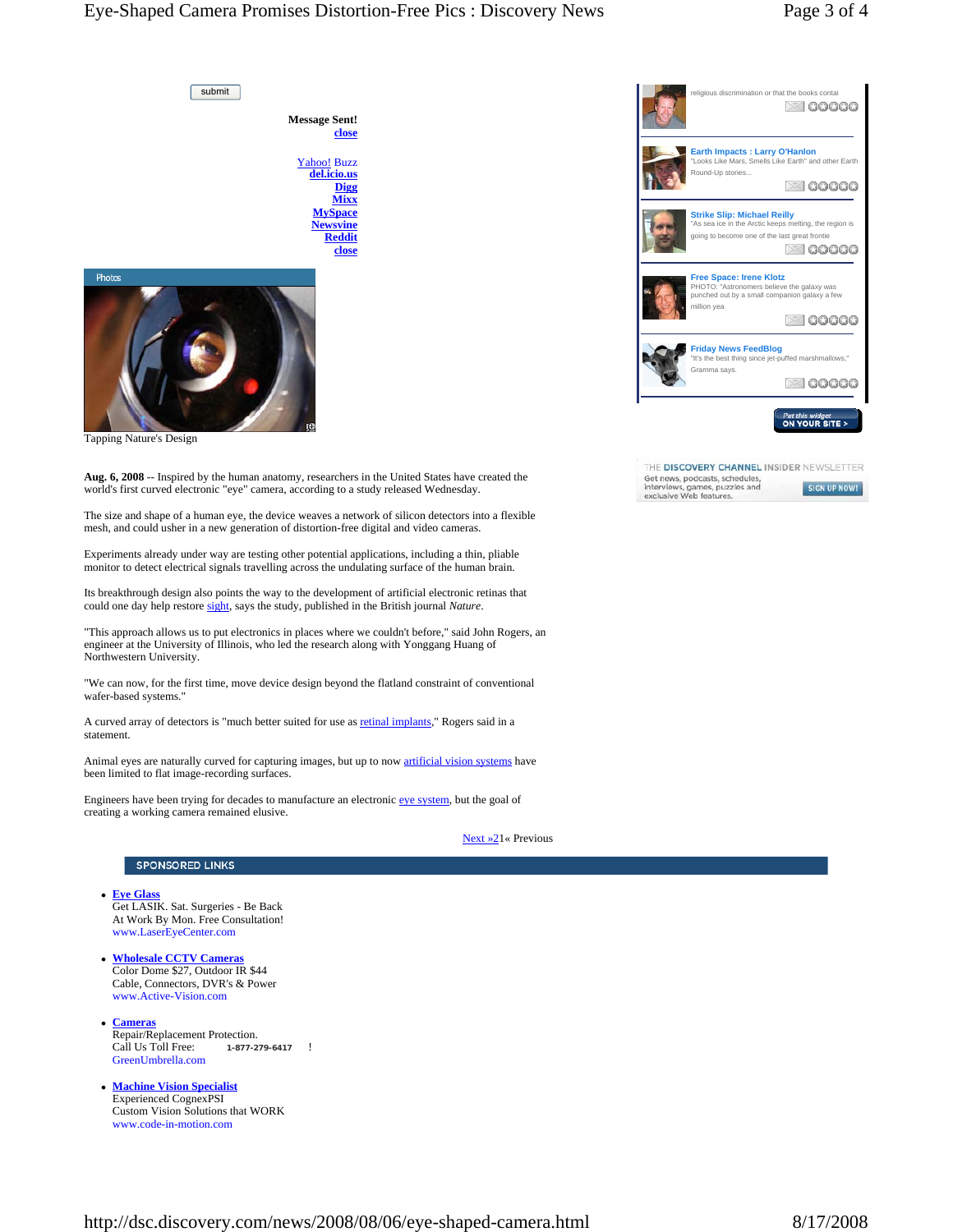| <b>Deadliest</b>                                   |
|----------------------------------------------------|
| <b>Catch</b>                                       |
| Dirty Jobs                                         |
| <b>Future</b><br>٠                                 |
| <b>Weapons</b><br><b>Human</b>                     |
| <b>Body</b>                                        |
| Man Vs.                                            |
| Wild                                               |
| <b>MythBuste</b>                                   |
| <u>Raw</u>                                         |
| <b>Planet Earl</b>                                 |
| <b>Shark Wee</b><br>Smash La                       |
| <b>Time War</b>                                    |
| When We                                            |
| <b>Left Earth</b>                                  |
| GAMES                                              |
|                                                    |
| Game<br>٠<br>Central                               |
| <b>Interactive</b>                                 |
| <b>Central</b>                                     |
| <u>Puzzle</u>                                      |
| Central                                            |
| Quiz                                               |
| <b>Central</b>                                     |
| <b>EXPLORE BY SUBJECT *</b>                        |
| <b>Animals</b>                                     |
| <b>Dinosaurs</b>                                   |
| · Egypt                                            |
| <b>Global Warming</b>                              |
| • History                                          |
| <b>Planet Earth</b>                                |
| • Sharks<br><b>Space</b>                           |
| <b>Survival Zone</b>                               |
| <b>Technology</b>                                  |
| <b>NEWSLETTERS</b>                                 |
|                                                    |
| Sign Up                                            |
| SHOP <sub>v</sub>                                  |
| DVD <sub>s</sub>                                   |
| Gifts<br>٠                                         |
| Telescope                                          |
| <u>Toys &amp;</u>                                  |
| <b>Games</b>                                       |
| Video<br><b>Download</b>                           |
| When We                                            |
| <b>Left Earth</b>                                  |
| <u>DVD</u>                                         |
| Planet                                             |
| <u>Earth</u>                                       |
| DVD                                                |
|                                                    |
|                                                    |
|                                                    |
|                                                    |
| <b>HUMAN ANIMAL</b><br><b>SPACE</b><br><b>TECH</b> |
|                                                    |
|                                                    |
|                                                    |
|                                                    |